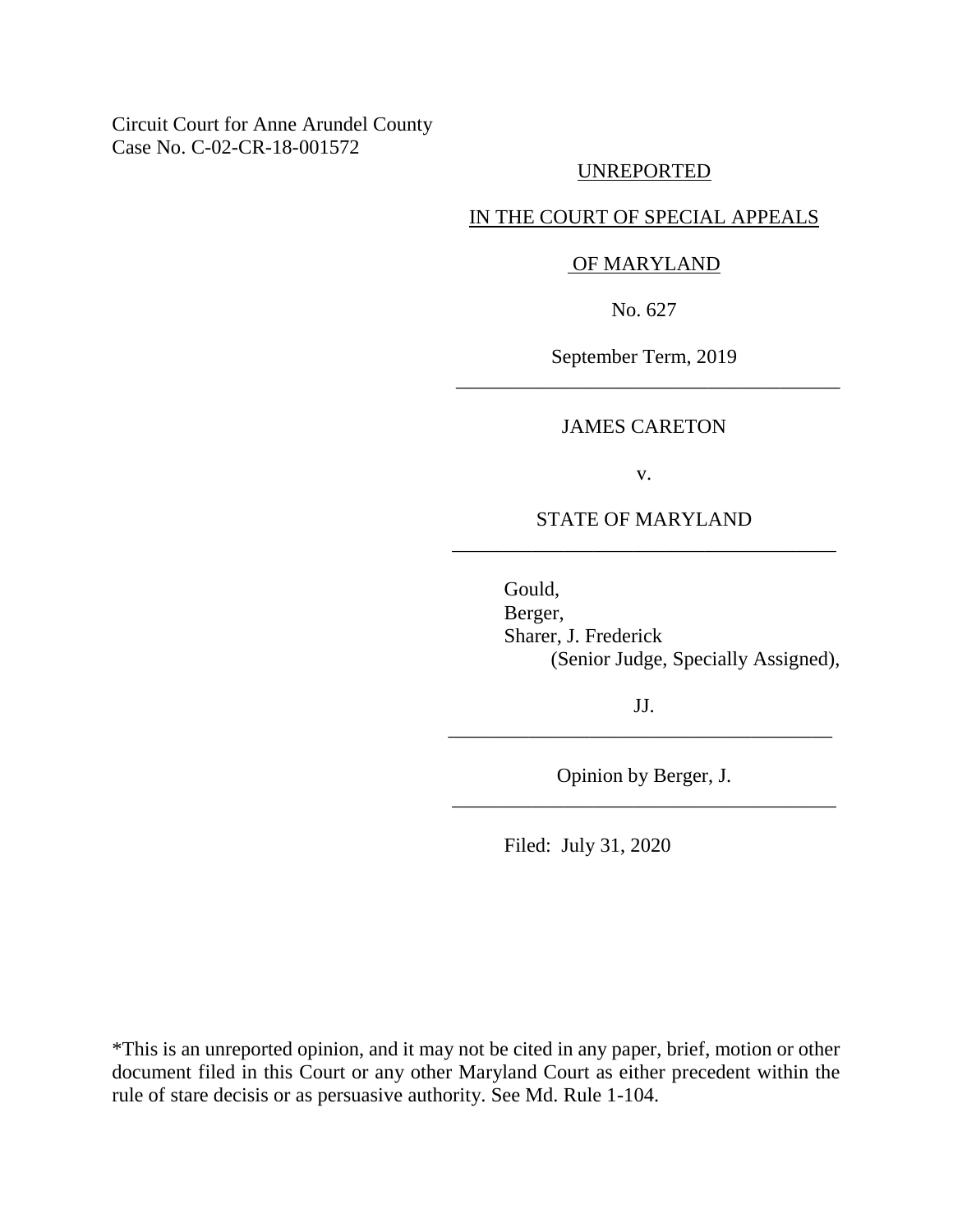A jury, sitting in the Circuit Court for Anne Arundel County, convicted James Careton, the appellant, of an array of offenses arising from his having participated in a gang-orchestrated conspiracy to distribute contraband in the prison in which he was incarcerated. The jury convicted Careton of the following crimes: (i) participation in a criminal gang; (ii) conspiracy to deliver contraband in a place of confinement; (iii) conspiracy to distribute controlled dangerous substances ("CDS"); (iv) two counts of possession with intent to distribute CDS; (v) two counts of possession or receipt of CDS while in a place of confinement; and (vi) three counts of possession or receipt of a telecommunication device while in a place of confinement. The jury acquitted him of: (i) attempted first-degree murder; (ii) attempted second-degree murder; (iii) first-degree assault; (iv) second-degree assault; (v) commission of a hate crime; and (vi) related conspiracy charges. The court sentenced Careton to fifteen years' incarceration for participation in a criminal gang. For each of the remaining convictions, the court sentenced him to terms of five years, to run concurrent to one another but consecutive to the fifteenyear sentence. Careton timely appealed, and presents four issues for our review:

- I. Whether the evidence is insufficient to sustain a conviction for possession with intent to distribute a controlled dangerous substance and possession of a controlled dangerous substance in a place of confinement.
- II. Whether the trial court erred in admitting irrelevant and prejudicial handgun evidence when [Careton] was not charged with any handgun offenses.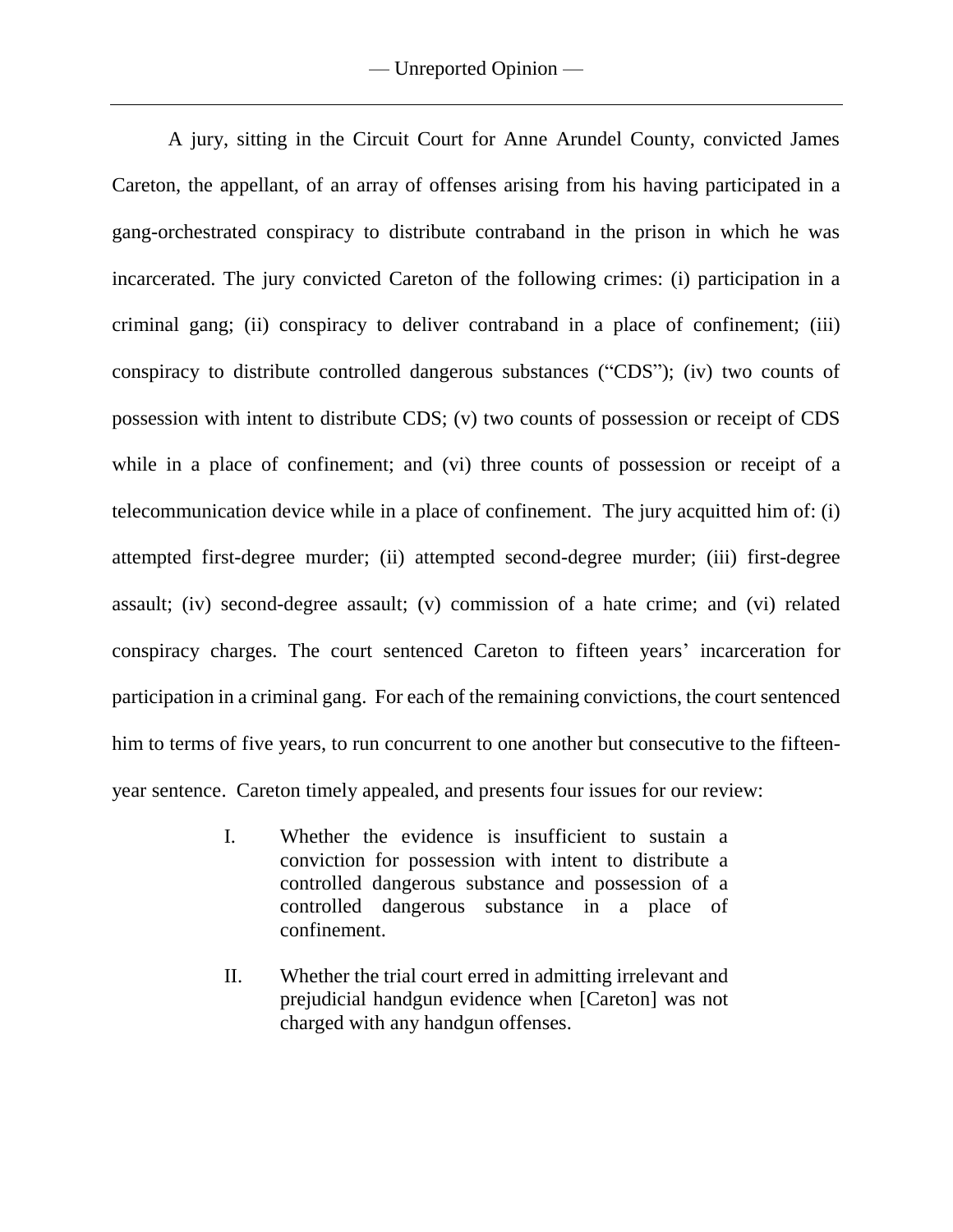- III. Whether the trial court abused its discretion in permitting police witnesses to offer lay opinion testimony.
- IV. Whether the trial court erred in refusing to ask the venire three of the *voir dire* questions requested by defense counsel.

We answer Careton's questions in the negative, and shall, therefore, affirm the judgments of the circuit court.

## **BACKGROUND**

In January 2017, the Drug Enforcement Administration ("DEA") received a tip from the Maryland Department of Public Safety and Correctional Services ("DPSCS"). According to that tip a correctional officer employed by the DPSCS was a high-ranking member of the "Crips," a criminal gang, and had been engaged in smuggling contraband. Antoine Fordham was the initial subject of the investigation, which ultimately led to 27 arrests. Working in concert with Detective Patrick McLhinney, a detective with the DPSCS, DEA agents tapped Fordham's telephones and recorded telephone calls made to him by prison inmates. This telephonic surveillance revealed that Careton had called Fordham on numerous occasions from the Jessup Correctional Institution where he was incarcerated.

On January 24, 2017, Lieutenant David Roman, an Intelligence Supervisor with the DPSCS who was assigned to the Jessup Correctional Institution, conducted a targeted search of the prison cell occupied by Careton and his cellmate, Jamal Brown, after having received information that they were in possession of a cell phone. That search revealed two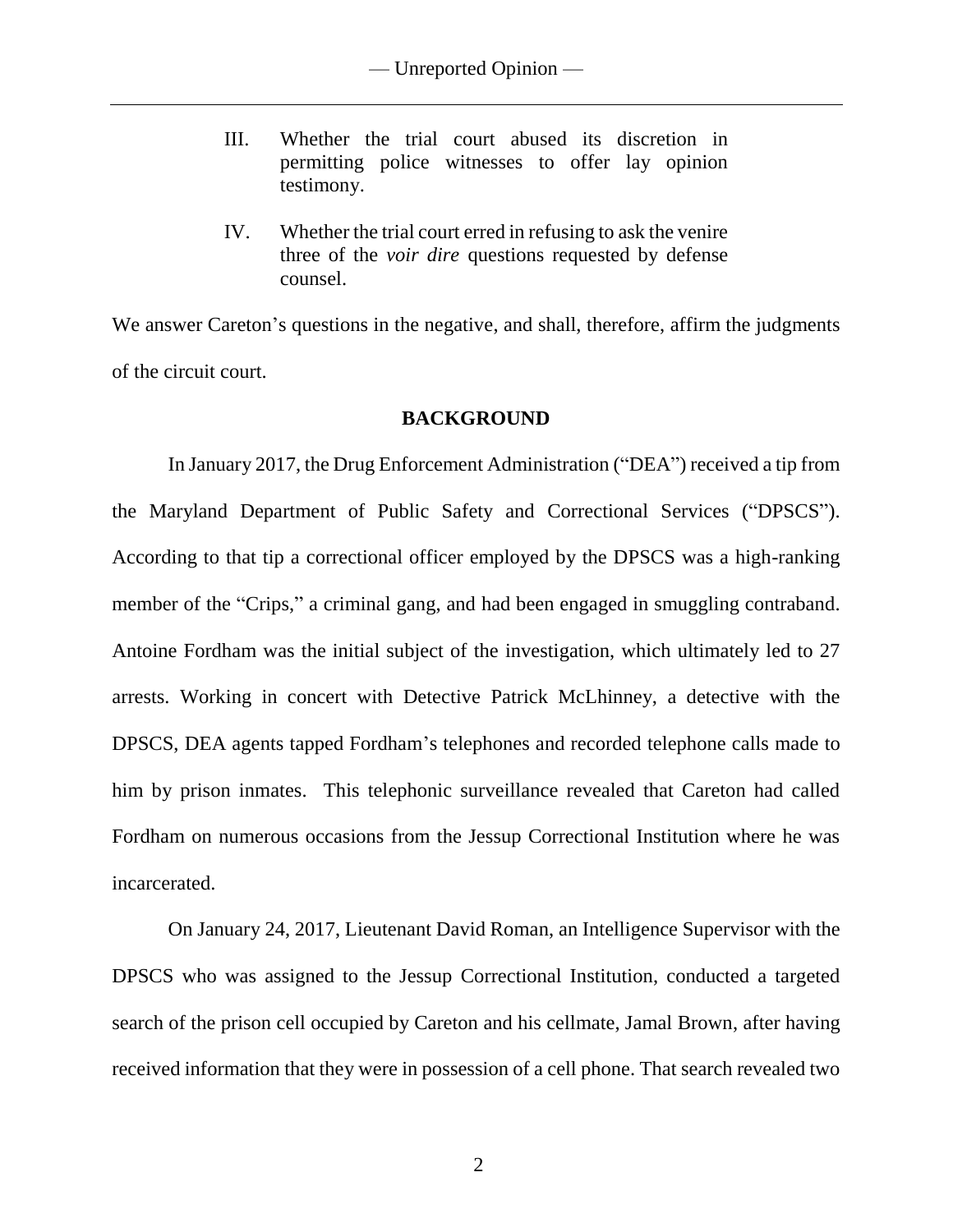cell phones and suspected suboxone strips. Subsequent chemical analyses confirmed that the strips contained naloxone and buprenorphine—Schedule II and Schedule III substances respectively. The following day, Lieutenant Roman intercepted letters that Careton and Brown had attempted to send in the prison's outgoing mail. In his letter, Careton wrote: "I got my homeboy to call you and let you know somebody put the police on us. They got both our phones and 70 butes."<sup>1</sup> He then provided the recipient with instructions for sending him additional "butes" via priority mail.

On June 20, 2017, Lieutenant Roman conducted another targeted search of Careton's prison cell, which revealed suspected synthetic marijuana. Careton claimed responsibility for the apparent CDS and provided Lieutenant Roman a written statement to that effect.

We shall include additional facts as necessary to our resolution of the issues.

## **DISCUSSION**

## **I.**

Careton contends that the evidence adduced at trial was legally insufficient to sustain convictions for either possession with intent to distribute synthetic marijuana or possession of synthetic marijuana while in a place of confinement. He argues that the substance discovered in his prison cell was a mere analogue of a Schedule I substance, to wit, AB-FUBINACA, and was not among those substances specifically enumerated in CR § 5–402, Schedule I. As the State rightly rejoins, however, Careton's argument does not

 $\overline{a}$ 

<sup>&</sup>lt;sup>1</sup> Lieutenant Roman testified that "butes" refers to "Buprenorphine."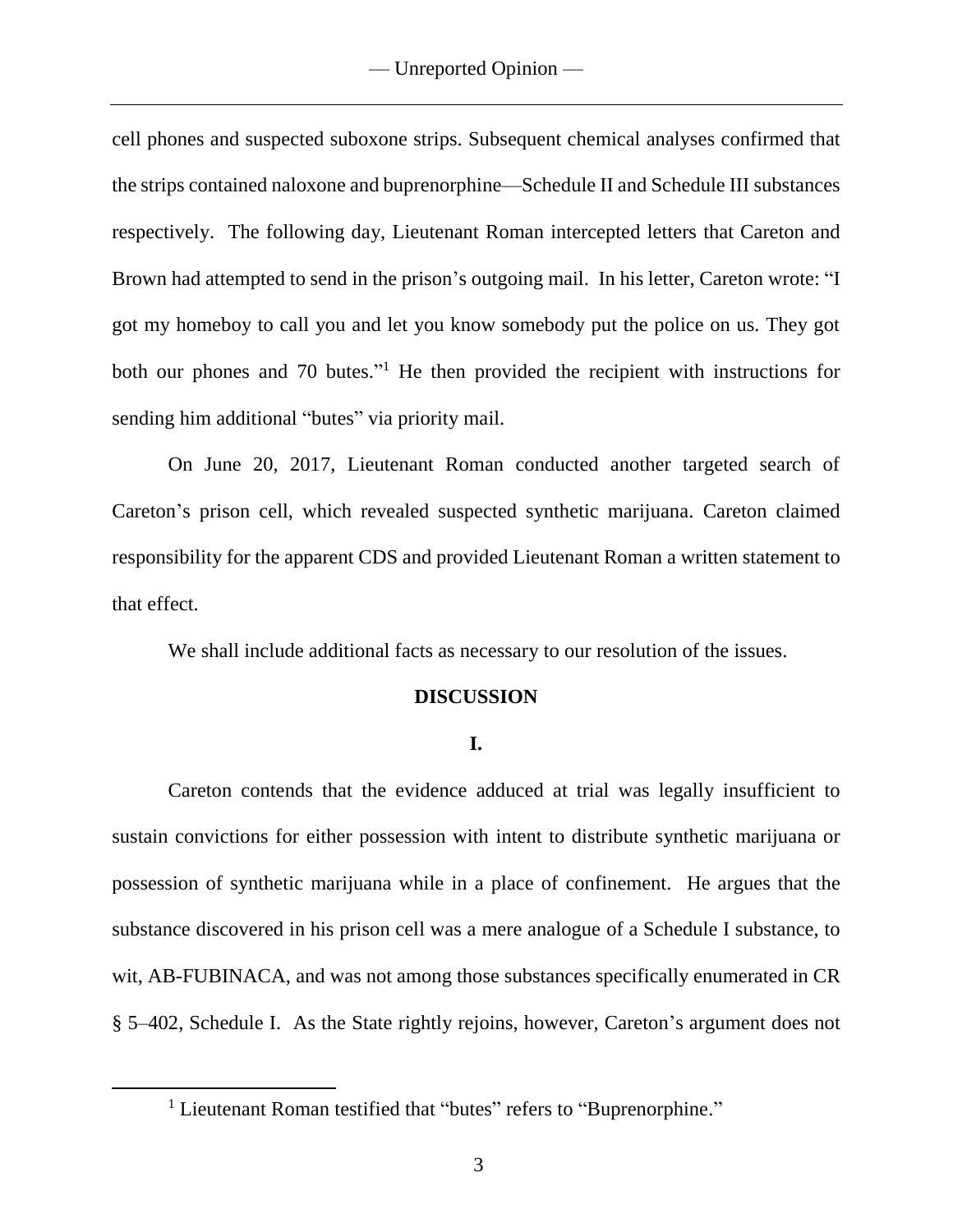account for CR § 5–402(h)(2), which provides that a Schedule I CDS analogue "*intended for human consumption*" is, *ipso facto*, "a substance listed in Schedule I." (Emphasis added).

#### **A.**

In its case-in-chief, the State called Erica Derk, a senior forensic chemist with the DEA, whom the court accepted as an expert in the analysis of CDS. Ms. Derk testified that she had analyzed the suspected synthetic marijuana. Upon doing so, she determined that one of the samples contained two substances, which she identified by their common names: FUB-AMB and ADB-FUBINACA, while another sample consisted solely of FUB-AMB.

The State subsequently called Dr. Andrew Coop, a chemist and professor at the University of Maryland School of Pharmacy, whom the court qualified as an expert in both chemistry and pharmacology as they relate to CDS analogues. Dr. Coop testified that FUB-AMB and ADB-FUBINACA are substantially chemically and pharmacologically similar to AB-FUBINACA—a Schedule I substance. He explained that the only difference between ADB-FUBINACA and AB-FUBINACA is that the former contains an additional methyl group that the latter lacks. The only distinction between AB-FUBINACA and FUB-AMB, on the other hand, is that one contains an amide, which is replaced with an ester in the other. Otherwise, Dr. Coop testified, the two substances are molecularly identical and would have the same pharmacological effect. All three compounds, he concluded, are analogues of synthetic marijuana.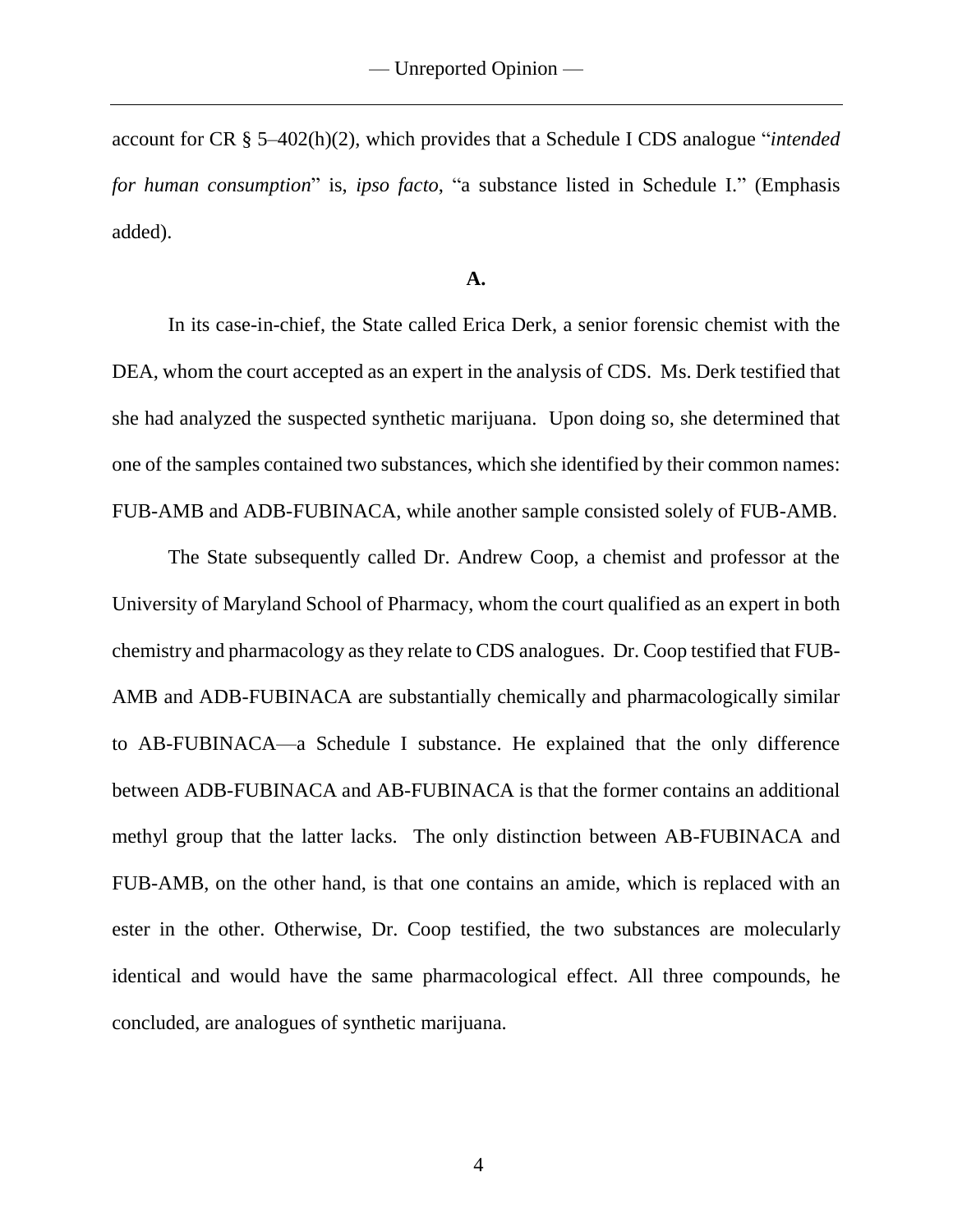**B.**

"[W]e review a challenge to the sufficiency of the evidence in a jury trial by determining whether the evidence, viewed in a light most favorable to the prosecution, supported the conviction ..., such that any rational trier of fact could have found the essential elements of the crime beyond a reasonable doubt." *Allen v. State*, 402 Md. 59, 76–77 (2007) (citations omitted). It is not, however, in our purview to retry a case or to reweigh the evidence adduced therein. *Fuentes v. State*, 454 Md. 296, 307–08 (2017). We shall, therefore, defer to the jury's resolution of conflicting evidence and its assessment of witness credibility. *Riley v. State*, 227 Md. App. 249, 256 ("[W]e defer to the fact finder's 'resolution of conflicting evidence, and, significantly, its opportunity to observe and assess the credibility of witnesses.'" (Citation omitted)), *cert. denied*, 448 Md. 726 (2016). "Such deference is accorded, in part, because it is the trier of fact, and not the appellate court, that possesses a better opportunity to view the evidence presented first-hand, including the demeanor-based evidence of the witnesses, which weighs on their credibility." *State v. Manion*, 442 Md. 419, 431 (2015) (citing *Walker v. State*, 432 Md. 587, 614 (2013)).

Maryland Code (2002, 2012 Repl. Vol.), § 5–101(g) of the Criminal Law Article ("CR") defines a "controlled dangerous substance" as, *inter alia*, "a drug or substance listed in Schedule I through Schedule V[.]" Schedule I, in turn, provides, in pertinent part:

(h)(1) In this subsection:

(i) "[C]ontrolled dangerous substance analogue" means a substance: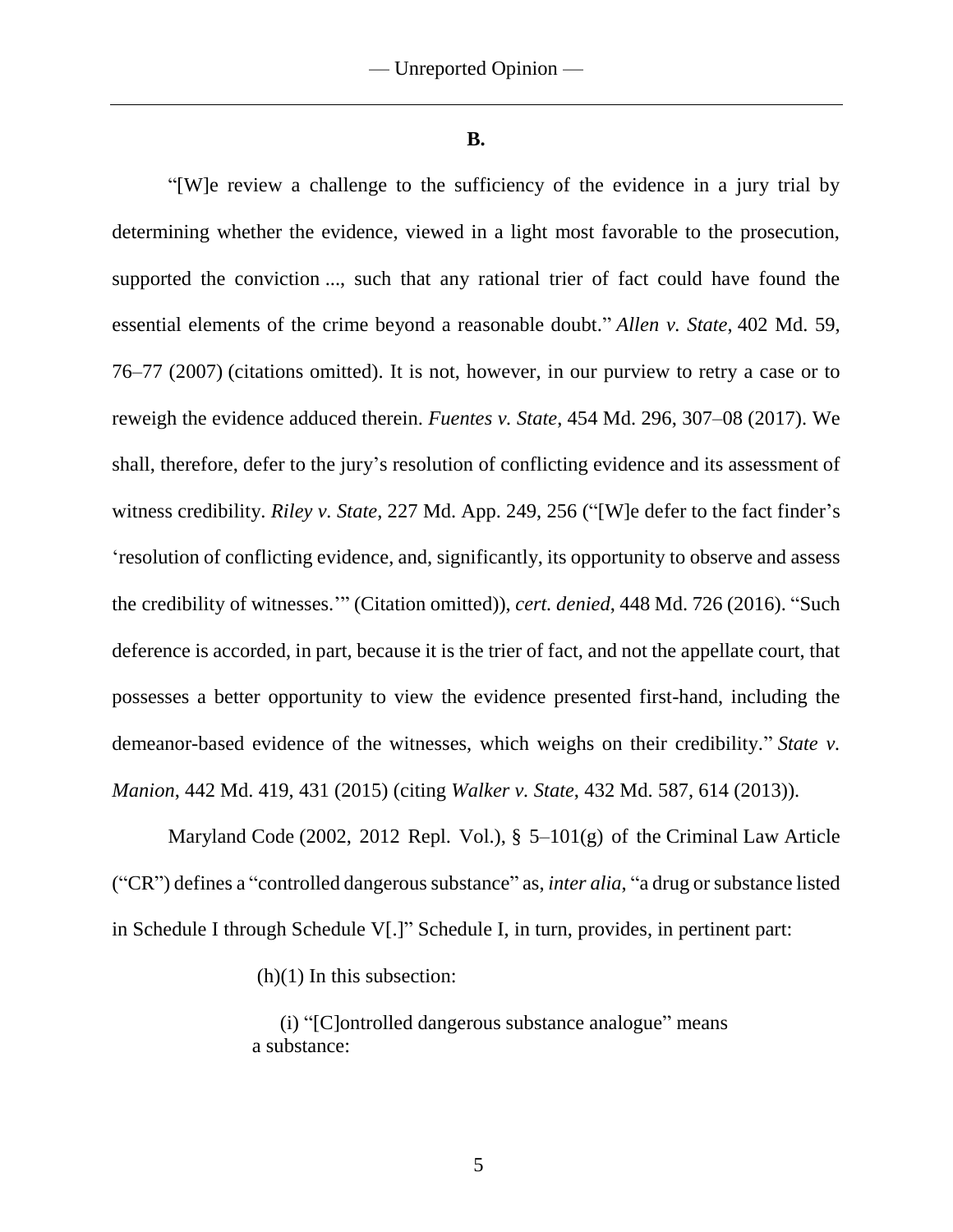1. that has a chemical structure substantially similar to the chemical structure of a controlled dangerous substance listed in Schedule I or Schedule II; and

2. that has a stimulant, depressant, or hallucinogenic effect on the central nervous system that is substantially similar to or greater than the stimulant, depressant, or hallucinogenic effect on the central nervous system of a controlled dangerous substance listed in Schedule I or Schedule II[.]

\* \* \*

(2) *To the extent intended for human consumption, each controlled dangerous substance analogue is a substance listed in Schedule I.*

CR  $\S$  5–402(h) (emphasis added).

Viewed in the light most favorable to the State, a jury could readily have concluded that ADB-FUBINACA and FUB-AMB are analogues of a Schedule I substance, to wit, AB-FUBINACA. Dr. Coop testified that ADB-FUBINACA and FUB-AMB are substantially chemically and pharmacologically similar to AB-FUBINACA. He further testified that ADB-FUBINACA and FUB-AMB "would have the same activation of cannabinoid receptors," leading him to determine that they would have the same hallucinogenic effects on the central nervous system as does AB-FUBINACA. Based on these facts, he concluded, ADB-FUBINACA and FUB-AMB are analogues of synthetic marijuana.

As to Careton's first contention, the only remaining issue is whether the evidence supported an inference that the ADB-FUBINACA and FUB-AMB had been intended for ingestion. Testifying as an expert in contraband, Detective McLhinney opined that the way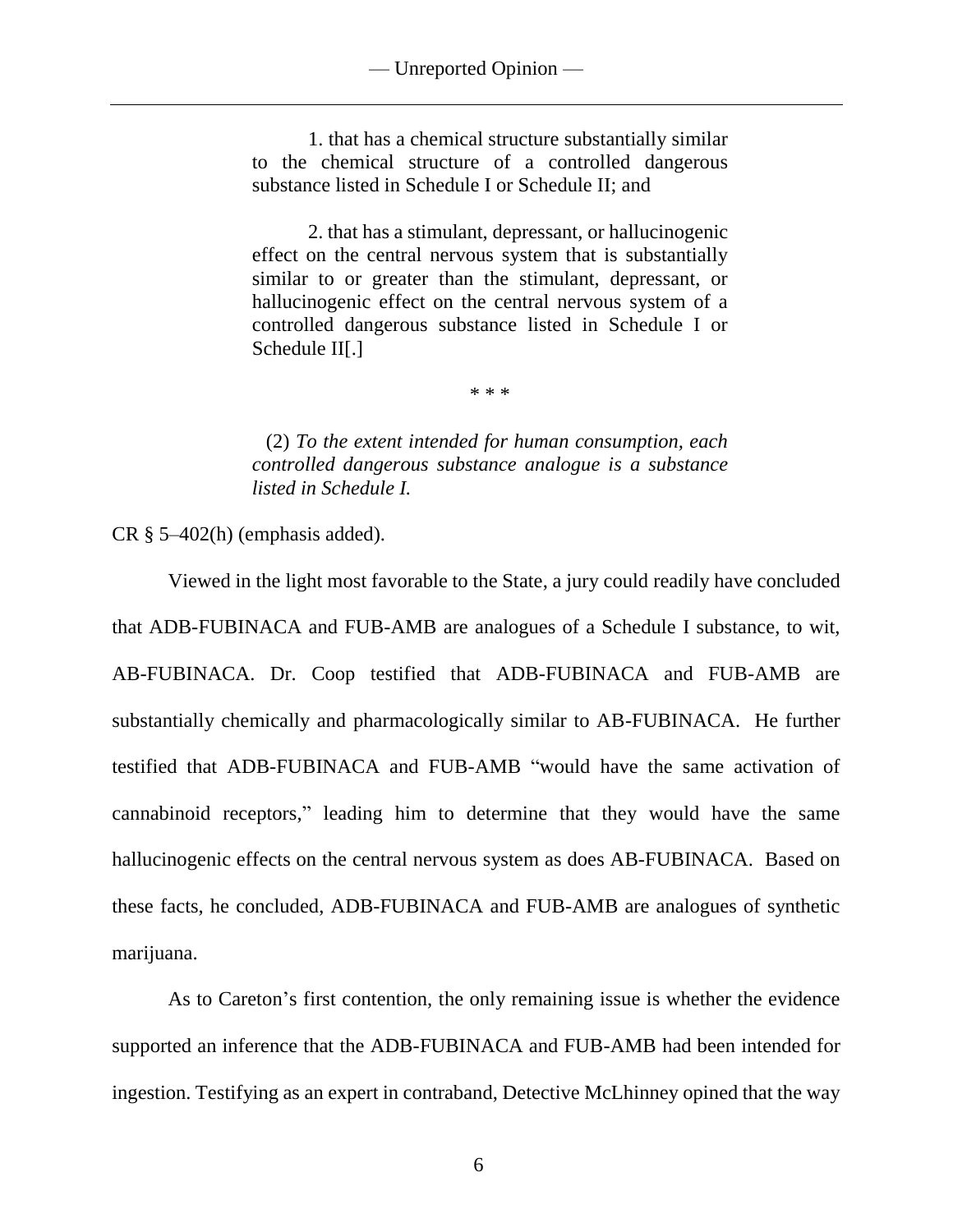in which the ADB-FUBINACA and FUB-AMB had been packaged indicated that they had, in fact, been so-intended. Detective McLhinney's testimony was corroborated by a text message exchange that had been extracted from one of the phones found in Careton's prison cell. During that exchange, a person identified as "Little Man" discussed the quality and duration of the high associated with the synthetic marijuana analogue that Careton had purchased. A text message sent from Careton's phone described the high as being fifteen minutes in duration, "cool," but "nothing like that shit from downtown." Based on the foregoing, the jury could have reasonably inferred that the synthetic marijuana analogues found in Careton's prison cell had been intended for consumption. We shall, therefore, hold that the convictions at issue were adequately supported by the evidence.

#### **II.**

Next, Careton claims that the court abused its discretion by admitting evidence of a handgun, a rifle, and ammunition that DEA agents had discovered in a house owned by Fordham's girlfriend ("the House"), which Fordham frequented. Careton argues that this evidence was both irrelevant to the crimes with which he was charged and was unduly prejudicial. The State responds that Careton waived appellate review of this issue. Alternatively, it argues that the evidence was relevant to the violent crimes with which Careton was charged in so far as it tended to prove that Careton and his alleged coconspirators "had the ability to carry out the planned conspiracy."

Maryland Rule 4–323(a) governs objections to the admissibility of evidence, and provides, in pertinent part: "An objection to the admission of evidence *shall* be made at the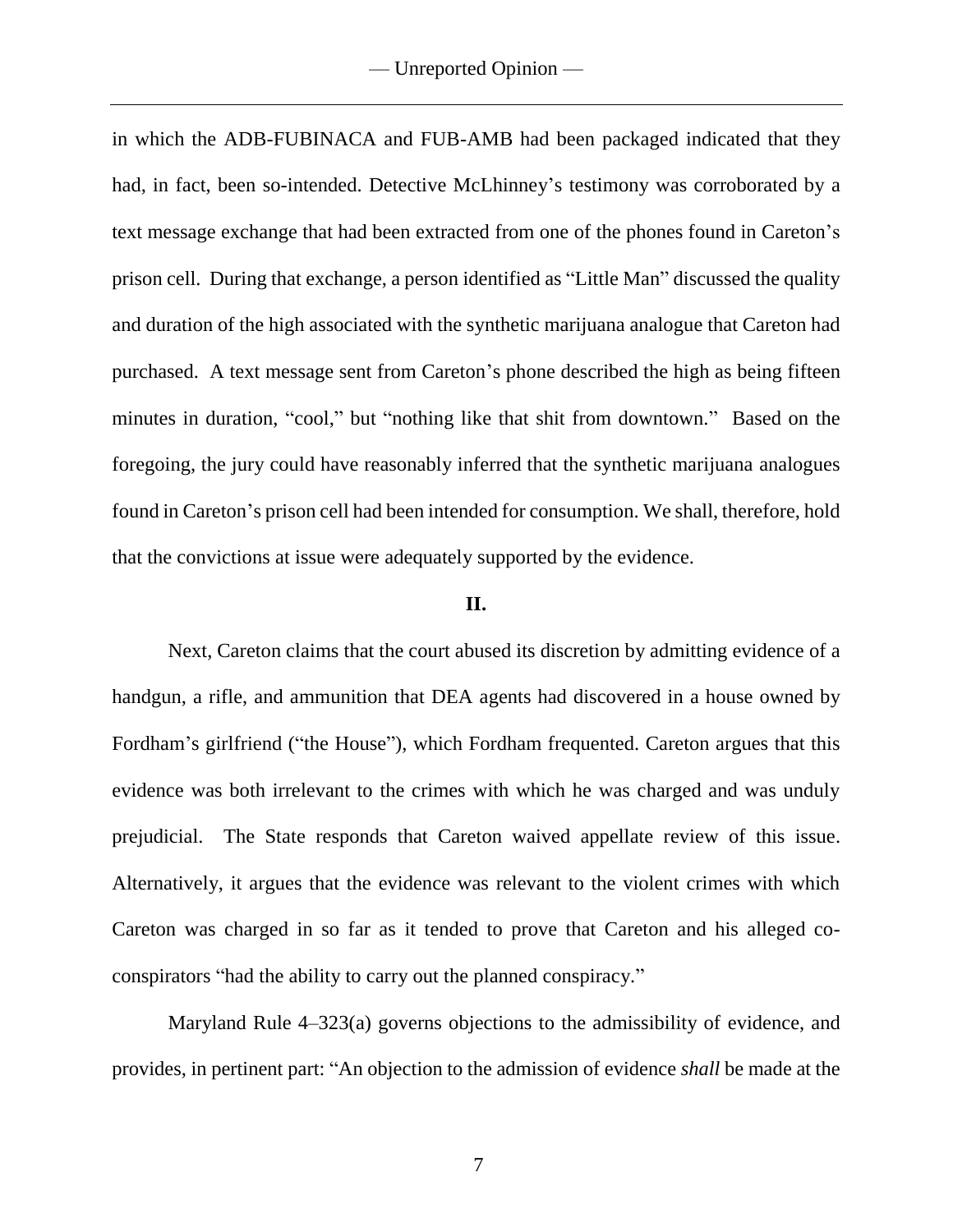time the evidence is offered or as soon thereafter as the grounds for objection become apparent." (Emphasis added). By failing to timely object, a party waives his or her objection unless he or she has made "a continuing objection to a line of questions by an opposing party" pursuant to Maryland Rule 4–323(b).

In support of its claim that Careton waived appellate review of the firearms evidence, the State cites our opinion in *Brown v. State*, 90 Md. App. 220, *cert. denied*, 326 Md. 661 (1992). The defendant in that case was charged with and convicted of voluntary manslaughter and the use of a handgun in the commission of a felony. During its case-inchief, the State sought to introduce the handgun into evidence, and the defense timely objected, which objection the court overruled. The defense did not object, however, when the State proceeded to question the defendant about the firearm. We held that by failing to except to the State's line of question, the defense waived appellate review of the issue. We reasoned: "For his objections to be timely made and thus preserved for our review, defense counsel either would have had to object each time a question concerning the gun was posed or to request a continuing objection to the entire line of questioning." *Id*. at 225. *See also Klauenberg v. State*, 355 Md. 528, 545 (1999) ("[T]he party opposing the admission of evidence [must] object each time the evidence is offered by its proponent." (Citations omitted)).

Here, the firearms and ammunition were admitted through the testimony of DEA Agent Robert Grob, who had been present when the search warrant for the House was executed. He testified that the handgun produced at trial was "the weapon that we seized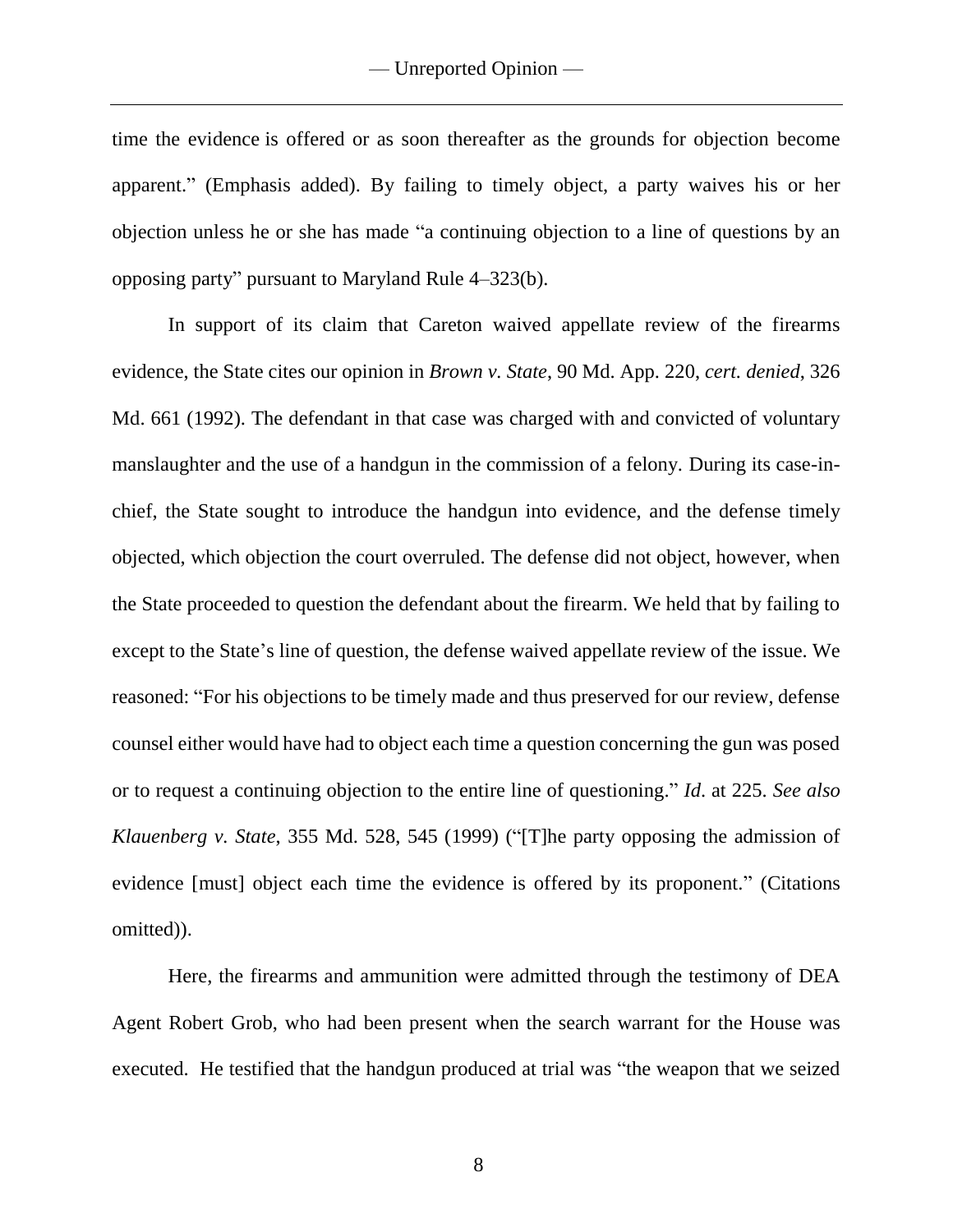from the top dresser drawer in the left front bedroom of [the House]." He further confirmed that the weapon was "essentially in the same condition as it had been when [he] recovered it that day." The defense did not object to that testimony. Agent Grob proceeded to confirm that the ammunition had been discovered in the handgun. Again, defense counsel failed to note an objection to this testimony. When the State then proceeded to offer the handgun and ammunition into evidence, defense counsel responded, "I don't object subject to cross examination and whether that gun works." Agent Grob then testified that the rifle had been recovered from the House's shed.Absent a continuing objection, Careton's failure to object to Agent Grob's testimony amounted to a waiver of his later request to have the firearms and ammunition removed from evidence.

### **III.**

Careton next contends that "the trial court abused its discretion in permitting police witnesses to offer impermissible lay opinion [testimony]." The State counters that two of the police officers were qualified as expert witnesses, and that the court properly limited the scope of their testimony to their respective fields of expertise. As to the third police witness, the State argues, Careton failed to preserve his current objection for appellate review, and, in the alternative, that any error in the court's permitting that testimony was harmless beyond a reasonable doubt.

#### **A.**

Special Agent Caitlin Cerundolo was among the witnesses called by the State. While she was on the stand, the State played excerpts of recorded telephone conversations. The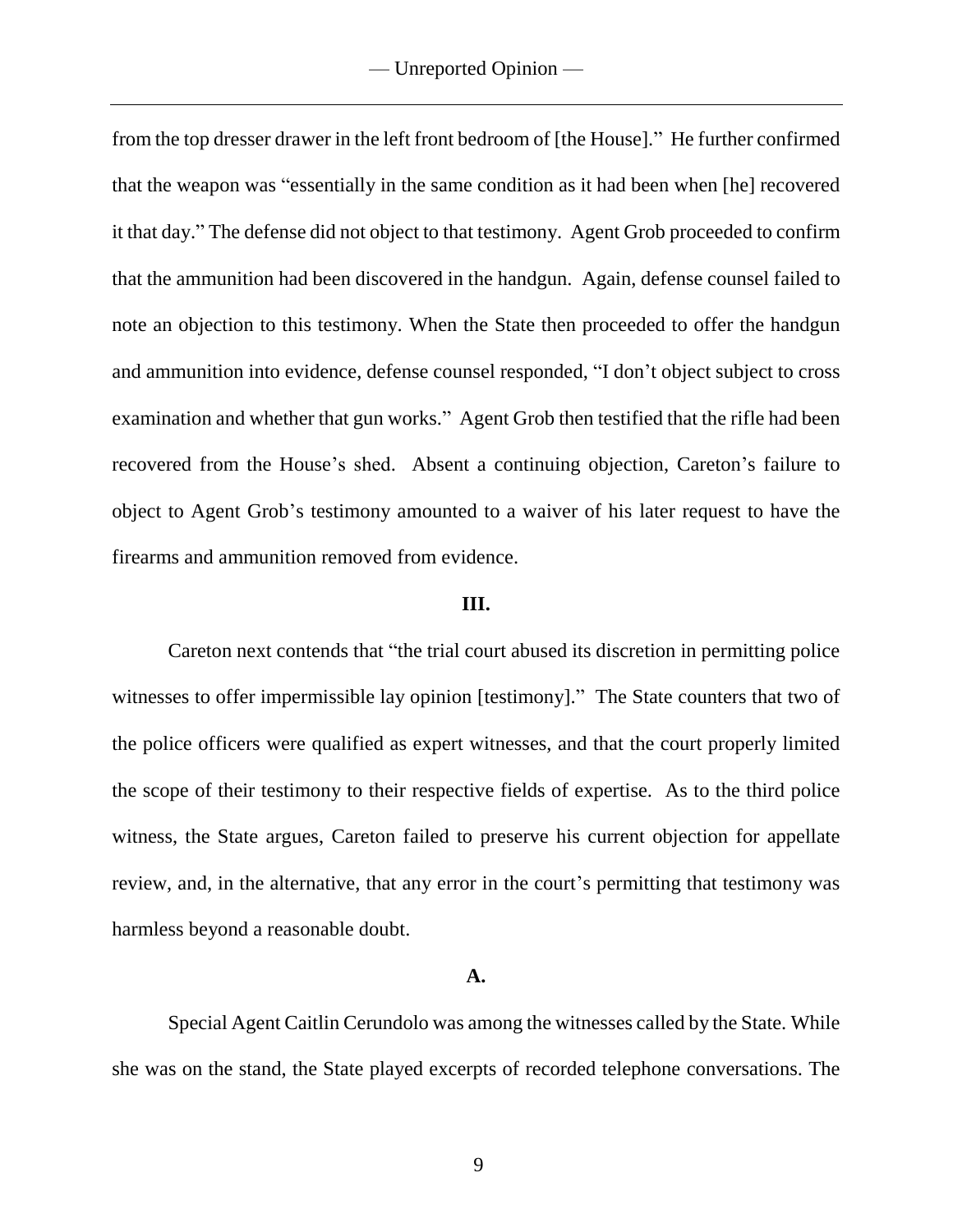State played an excerpt of one such recording, and asked Agent Cerundolo what had been said therein. Agent Cerundolo answered, "What did you say, Gizzle?"<sup>2</sup> The State then presented Agent Cerundolo with a transcript of jail calls to which she had previously listened, and asked her what kind of things Fordham had discussed on those calls. Agent Cerundolo answered, "Gang stuff, contraband, violence." She further averred that, when listening to those calls, she had recognized the voices of Careton and Fordham. After listening to another recorded discussion, Agent Cerundolo interpreted Careton as having proclaimed that he was a member of a "criminal street gang."

The State subsequently called Detective McLhinney, who the court qualified as an expert witness "as it relates to contraband in Maryland correctional institutions." Detective McLhinney interpreted the speaker's use of the phrase "eat it." He explained:

> Jamal Brown said that one of us is going to eat it for the other, but most likely I'm going to come off[,] meaning that the administrative segregation ticket or the infraction would have been taken by the Defendant, the Defendant would have taken ownership of that administrative infraction ticket. And that Jamal Brown would have been coming off segregation because the Defendant took responsibility for the things that were seized in the cell.

The State then played an excerpt of a recorded three-way telephone call, and asked Detective McLhinney what request Careton had made of the other male to whom he was speaking. Detective McLhinney answered, "To get outfits. …. The same outfits as last time." He then explained that "outfits" was slang for suboxone, and that Careton had been

 $\overline{a}$ 

<sup>&</sup>lt;sup>2</sup> At trial, both Agent Cerundolo and Detective McLhinney testified that Careton is known by the pseudonyms "Two-G," "B.G.." and "Gizzle."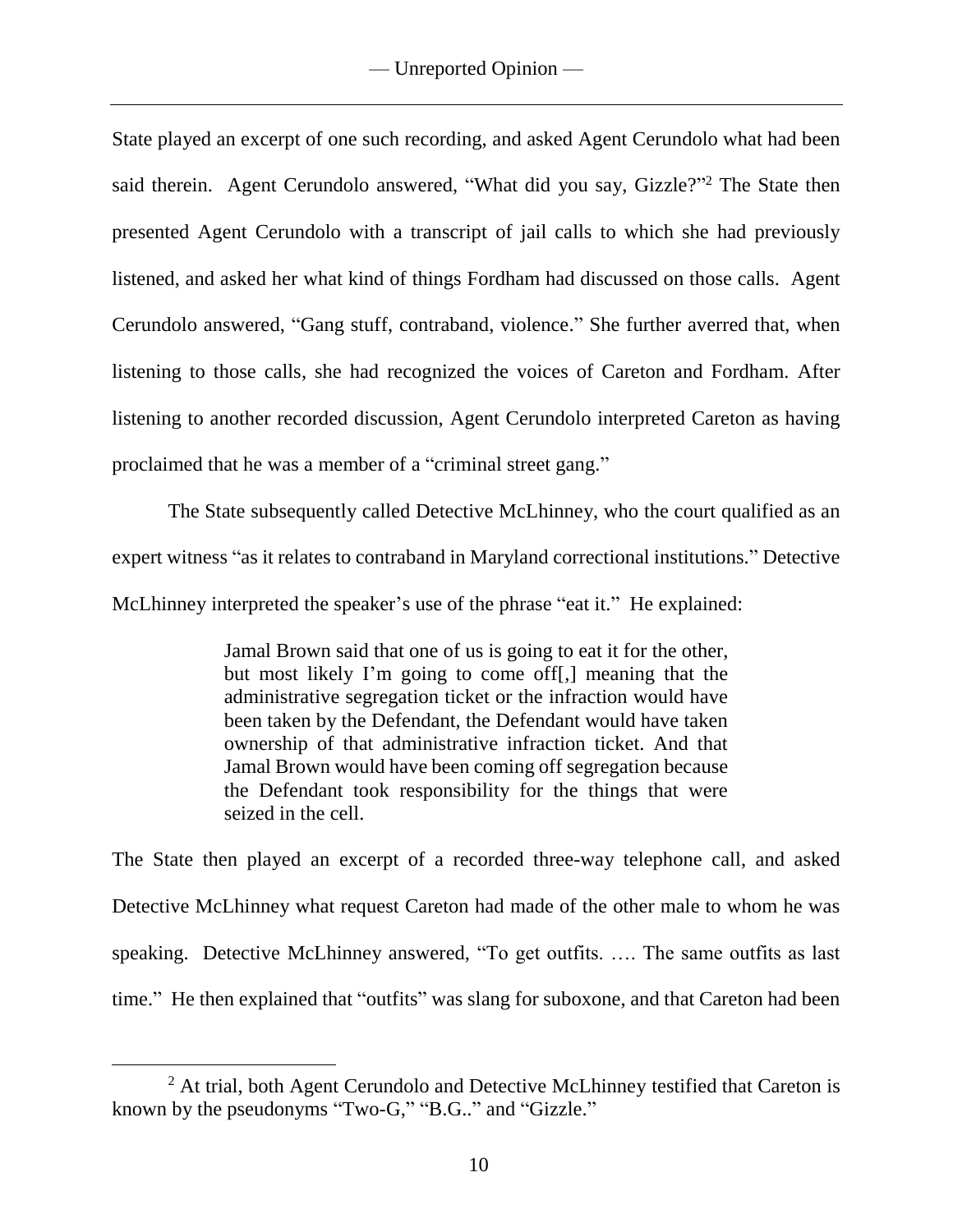requesting the same type and quantity of suboxone strips as had been previously delivered. On re-direct, the State played yet another telephone call and asked Detective McLhinney what he had heard. Detective McLhinney answered, "Jamal Brown said that he got charged with the cell phone and Suboxone and James Careton got the administrative ticket for just the cell phone." In another recorded conversation, Detective McLhinney interpreted the callers, whose voices he identified as having belonged to Fordham and Careton, as having discussed the April 21, 2017 stabbing of Kevon Wilson. After playing the first such discussion, the State asked Detective McLhinney: "[W]e just heard the term [']green light.['] Are you aware of whether [in] the course of your investigation there was a green light given that actually resulted in violence that we know about inside the facility?" The defense objected. The court sustained the defense objection, ruling that the question exceed the scope of the witness's expertise. After playing an excerpt of yet another call, Detective McLhinney testified that the parties, whom he identified as Fordham and Tavon Dishman, used the nicknames "Gizzle" and "Trig," the latter of which, he averred, referred to Wilson. In the final recording played before Detective McLhinney, he interpreted Careton as having told Fordham "I'm the one that got him cracked."

Detective Philip Smith was the last law enforcement officer to testify for the State regarding the content of the recordings. Having been accepted by the court as an expert witness in the field of "criminal street gangs," he interpreted the content of ten discussions. In the first, he testified that Fordham had claimed to have been the boss of "Eight Tray," a chapter of the "Crips." After listening to a wire-tapped call wherein a speaker referred to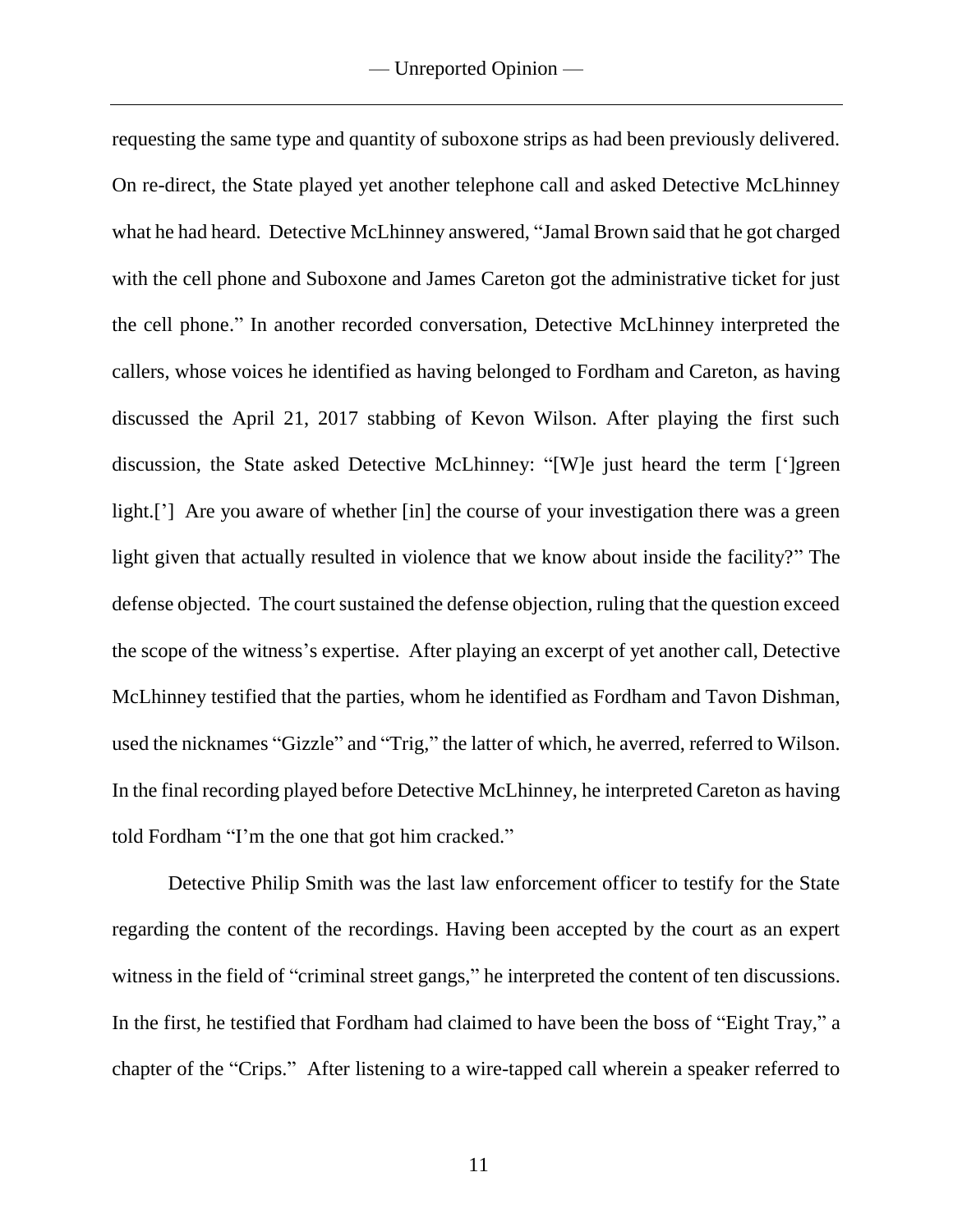"drop[ping] the flag," Detective Smith explained that the phrase referred to a gang member's "no longer wanted to be part of … the gang" with which he or she was affiliated. He also interpreted the term "owing," a word employed on yet another recorded call, as having referred to "dues." In another telephonic recording, he testified that one of the speakers referred to "re-up[ping]" an "ounce of K" for purposes of distribution so as to further the financial interests of the gang.

In his continued capacity as an expert in "criminal street gangs," Detective Smith interpreted the terminology employed in additional recorded telephone conversations. In the course of doing so, he explained that the phrase "green light" refers to "[a] hit," and "pulling on the set" denoted gang members' mustering "more respect." Based on additional audio recordings, he opined that the speakers had indicated that an individual known as either "Loco" or "Lobo Black" headed the East Coast Crips, while an individual known as "G-Loc" presided over the Maryland Crips. In another conversation between Careton and Fordham, conducted about ten days after Wilson had been stabbed, Detective Smith interpreted one of them as having indicated that he "would go all out," while the other expressed a desire to keep his distance in order to avoid getting in trouble. In the penultimate call at issue, Detective Smith interpreted a recorded speaker as having referred to the criminal gang "the Bloods." In the final call, one speaker referred to Wilson by a derogatory epithet when characterizing his sexual orientation, to which the other speaker, whom Detective Smith identified as "someone of rank," replied that he had been "the one who got him smashed**.**"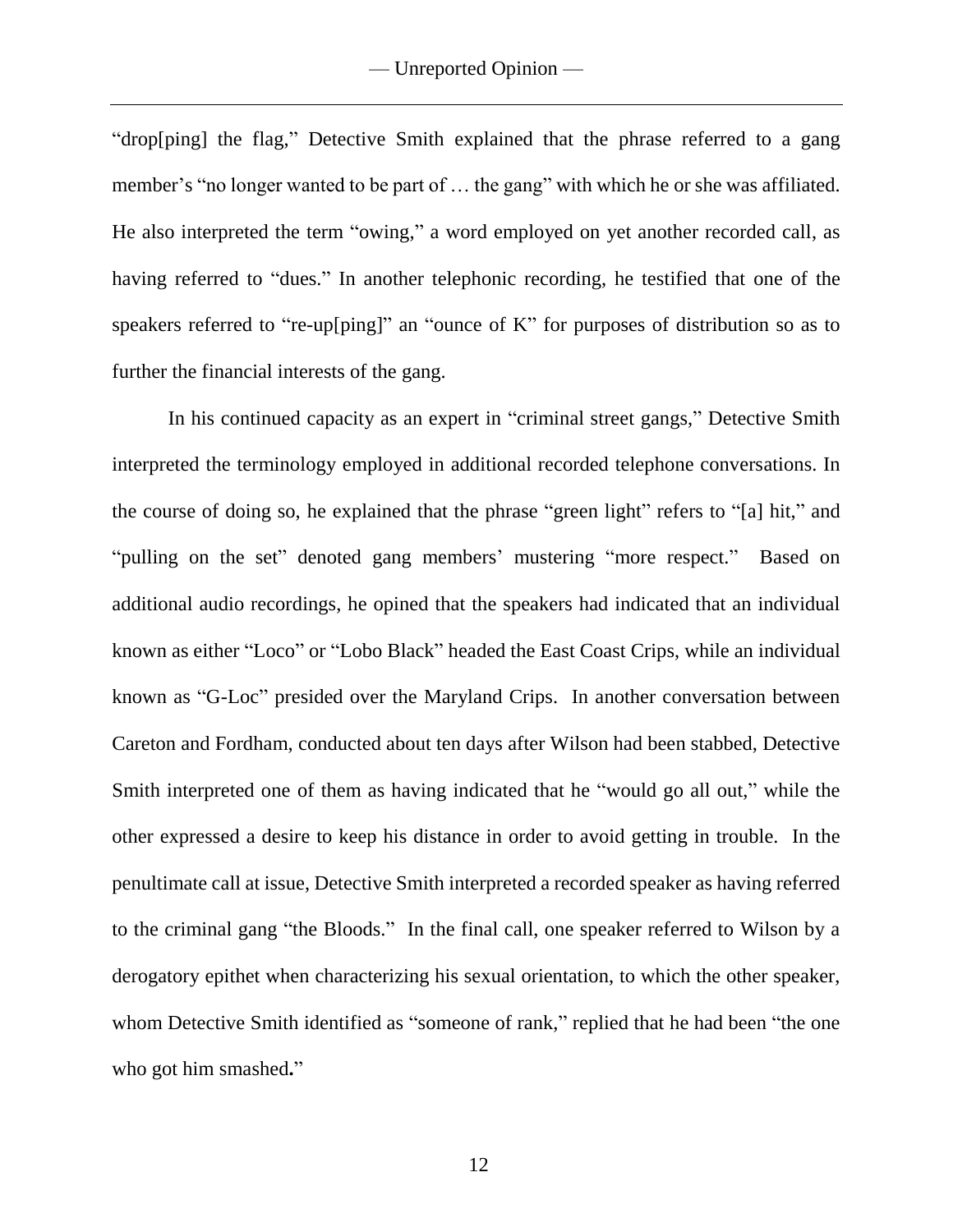#### **B.**

We review a trial court's decision to admit opinion testimony for abuse of discretion. *See Raithel v. State*, 280 Md. 291, 301 (1977) ("[T]he admissibility of expert testimony is a matter largely within the discretion of the trial court[.]"); *Warren v. State*, 164 Md. App. 153, 166 (2005) ("The decision to admit lay opinion testimony is vested within the sound discretion of the trial judge."). A court abuses its discretion when "no reasonable person would take the view adopted by the [trial] court, or when the court acts without reference to any guiding rules or principles." *Cagle v. State*, 462 Md. 67, 75 (2018).

Maryland Rule 5–702 governs the admissibility of expert testimony, and provides:

Expert testimony may be admitted, in the form of an opinion or otherwise, if the court determines that the testimony will assist the trier of fact to understand the evidence or to determine a fact in issue. In making that determination, the court shall determine (1) whether the witness is qualified as an expert by knowledge, skill, experience, training, or education, (2) the appropriateness of the expert testimony on the particular subject, and (3) whether a sufficient factual basis exists to support the expert testimony.

The gang slang, prison parlance, and drug jargon featured in the recordings may well have been—and likely were—foreign to many, if not all, of the members of the jury. When such cryptic language is in evidence, a court could, therefore, reasonably determine that expert testimony interpreting that terminology would aid the jury in understanding the evidence. *See, e.g., United States v. Garrett*, 757 F.3d 560, 568–69 (7th Cir. 2014) ("[W]here the government was attempting to prove that [recorded conversations] concerned the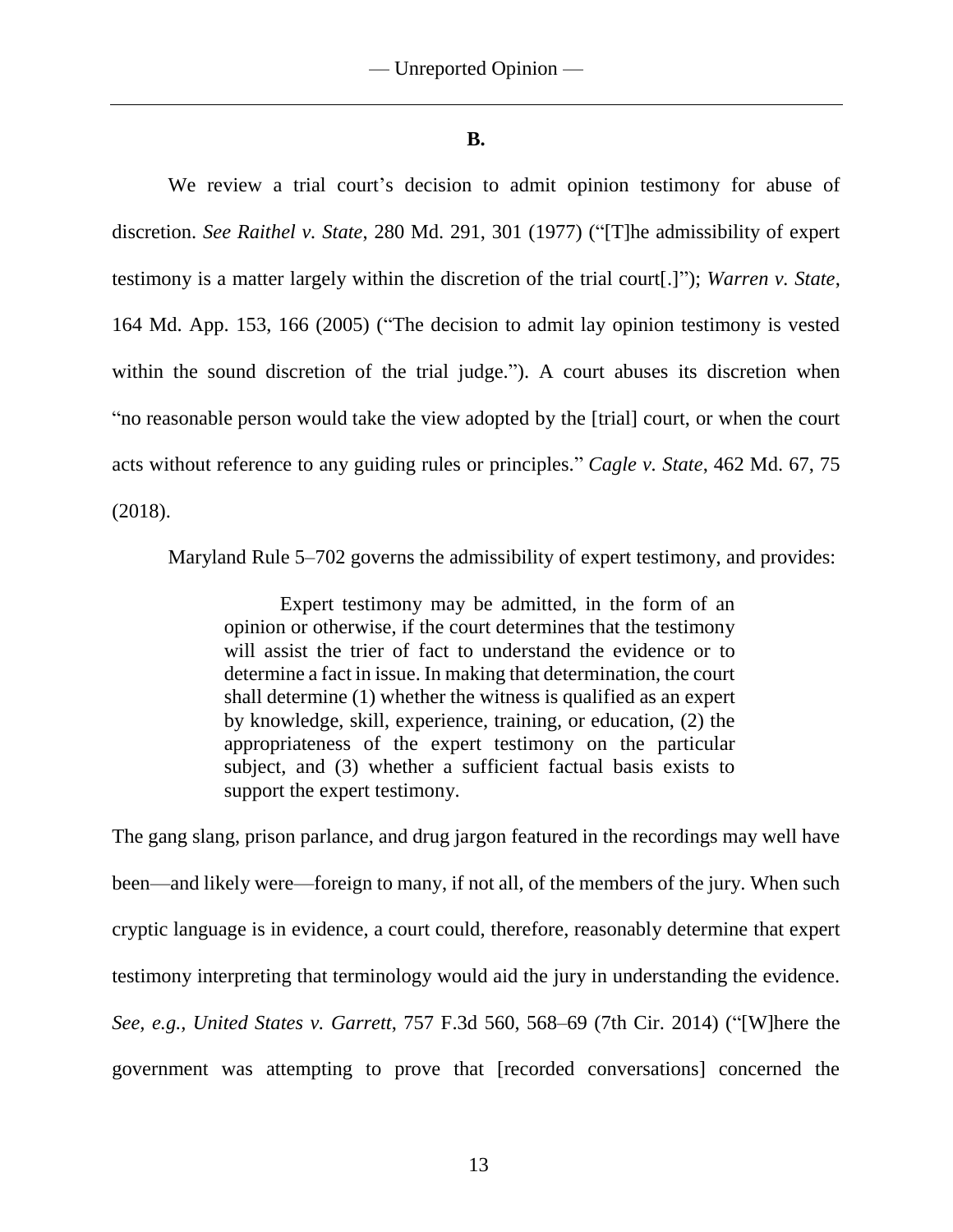coordination of a drug deal, deciphering code words commonly used in the drug trade would undoubtedly 'help the trier of fact to understand the evidence or determine a fact in issue.'" (Citation omitted)).

In this case, the court qualified Detective Smith as an expert in criminal street gangs and accepted Detective McLhinney as an expert in contraband in Maryland correctional institutions, having found that they possessed sufficient specialized knowledge to assist the jurors in deciding the issues presented in the case. Careton does not challenge that ruling. It was in their capacity as experts in their respective fields that the detectives interpreted the slang and coded messages used in the recorded conversations introduced by the State. Given that the fields of "criminal street gangs" and "prison contraband" clearly encompass the parlance unique to each field, the court properly exercised its discretion in permitting the detectives to interpret the meaning of words relating thereto.

To the extent that Detective McLhinney's interpretation of the recordings strayed from his designated field of expertise, to wit, prison contraband, and addressed gang violence instead, that testimony was harmless beyond a reasonable doubt given that Careton was acquitted of all of the violent crimes with which he was charged. Any error on the part of the court in permitting Agent Cerundolo to testify to the content of the calls was likewise harmless, as that testimony was cumulative of both the calls themselves and of the testimony of Detective McLhinney and Detective Smith.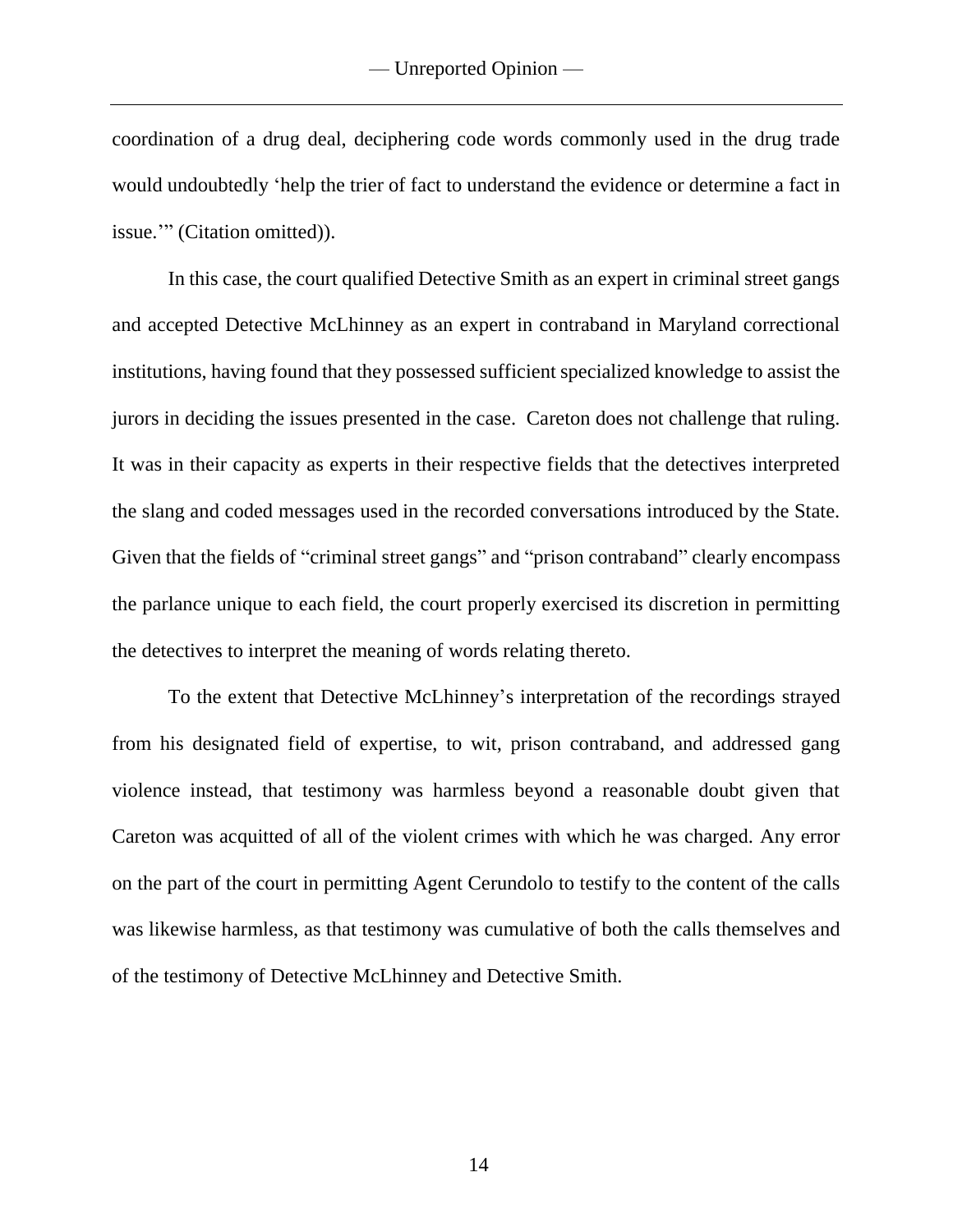# **IV.**

Finally, Careton contends that the trial court abused its discretion by declining to ask the venire three *voir dire* questions requested by defense counsel. The State responds that the court properly exercised its discretion, arguing that "the substance of the questions at issue was covered by other questions the court asked during *voir dire*."

# **A.**

Prior to jury selection in this case, the defense submitted a list of 48 questions that it requested the court to ask the venire during *voir dire*.The following were among the questions requested by the defense that the court declined to pose:

> 9. Does any prospective member of the jury panel have stronger feelings regarding Outlaw motorcycle gangs? Street gangs? Prison gangs?

> > \* \* \*

18. Does any prospective member of the jury panel have a strong feeling that a lack of appreciation for homosexuality is the same as hatred of homosexuals?

\* \* \*

24. Does any prospective member of the jury panel hold preconceived perceptions or thoughts regarding prison inmates?

Once the court had selected which proposed *voir dire* questions it would and would not

ask, the following colloquy ensued:

THE COURT: All right. [Assistant State's Attorney], [Defense Counsel], do you have objections to the Court's proposed *voir dire*?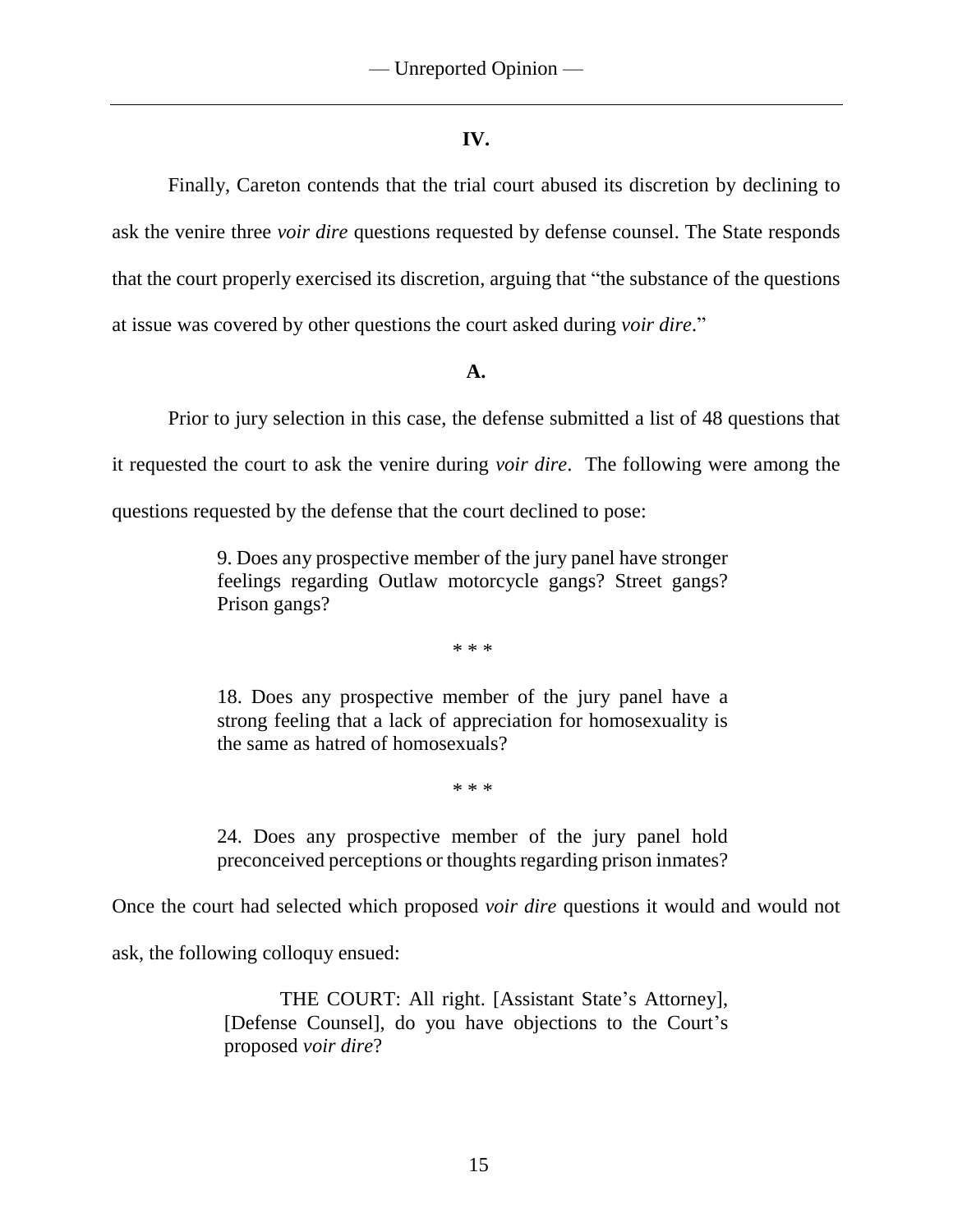[DEFENSE COUNSEL]: Your Honor, Number 9, the Court indicated it would not ask. I do think the variance between maybe a motorcycle gang, a street gang, and a prison gang does or has the potential to reveal a bias, and so we would ask the Court to ask it. That is why we --

THE COURT: The Court is going to ask strong feelings about gangs, so I don't think I need to go any further.

[DEFENSE COUNSEL]: Will you note my objection as to not asking that question?

THE COURT: We have already filed your requested *voir dire* so if you make a general objection to every question I won't ask, it will cover it. And I will tell the appellate courts that I have considered every single one you have asked and I have rejected them and I am preserving your objection to all those additional questions.

[DEFENSE COUNSEL]: The Court's indulgence. Again, as to l8 and 24, the Court indicated it will not ask.

THE COURT: Right.

[DEFENSE COUNSEL]: I think the State's theory with respect to this case, 18 is both relevant and important in terms of finding both fair and impartial jurors. So again, we would ask the Court to ask l8. And if the Court is not going to, ask the Court to note our objection. The same is true with Number 24 with respect to perceptions regarding prison inmates. General bias or disdain for prison inmates, then that is certainly a bias that needs to be disclosed because it certainly goes to the ability to be fair and impartial as a juror. So those are Defense --

The court then conducted a *voir dire* of the jury. When it had finished doing so, the court asked defense counsel whether she wished to incorporate her previous objections. Defense counsel answered in the affirmative and declined to note any additional objections to the *voir dire.*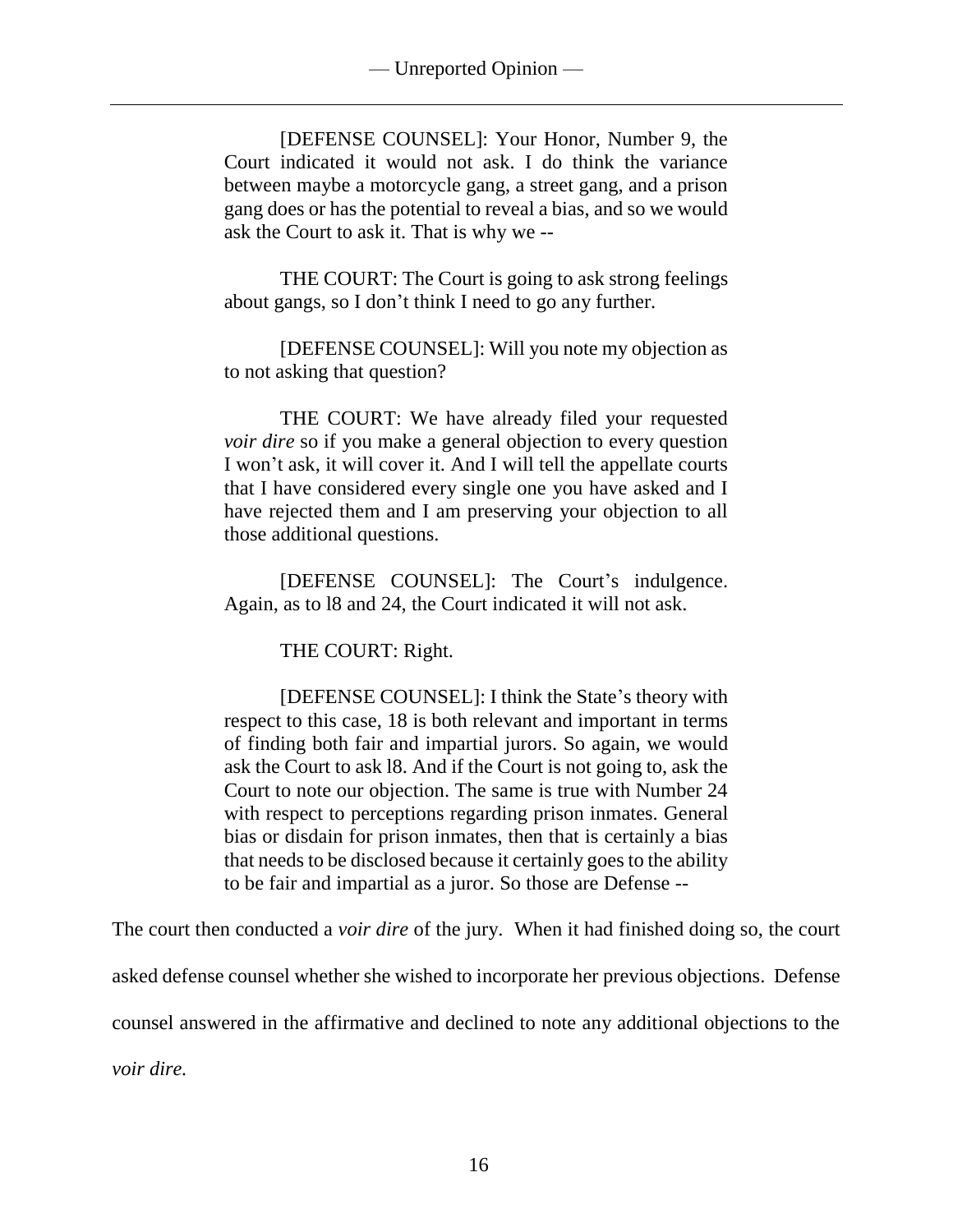**B.**

We review a trial court's decision as to whether to ask a proposed *voir dire* question for abuse of discretion. *Pearson v. State*, 437 Md. 350, 356 (2014). Maryland employs limited *voir dire*, the purpose of which is solely to "'ensure a fair and impartial jury by determining the existence of [specific] cause for disqualification[.]'" *Id*. (Quoting *Washington v. State*, 425 Md. 306, 312 (2003)). Accordingly, a trial court abuses its discretion when it refuses to ask a *voir dire* question that is "'reasonably likely to reveal [a] [specific] cause for disqualification[.]'" *Id*. at 357 (quoting *Moore v. State*, 412 Md. 635, 663 (2010)). In determining "whether a proposed inquiry is *reasonably* likely to reveal disqualifying partiality or bias" a trial court should weigh "'the expenditure of time and resources in the pursuit of the reason for the response to a proposed *voir dire* question against the likelihood that pursuing the reason for the response will reveal bias or partiality.'" *Id*. at 358–59 (quoting *Perry v. State*, 344 Md. 202, 220 (1996)). A court should, not, therefore, pose questions that are "argumentative, cumulative, or tangential." *Stewart v. State*, 399 Md. 146, 163 (2007), *overruled on other grounds by Kazadi v. State*, 467 Md. 1 (2020). *See also Burch v. State*, 346 Md. 253, 293 (1997) ("[T]he court need not ordinarily grant a particular requested instruction 'if the matter is fairly covered by instructions actually given.'" (Citations omitted)). A court does not, moreover, abuse its discretion by declining to pose "[q]uestions which are speculative, inquisitorial, catechizing, or 'fishing,' asked in the aid of deciding on peremptory challenges[.]"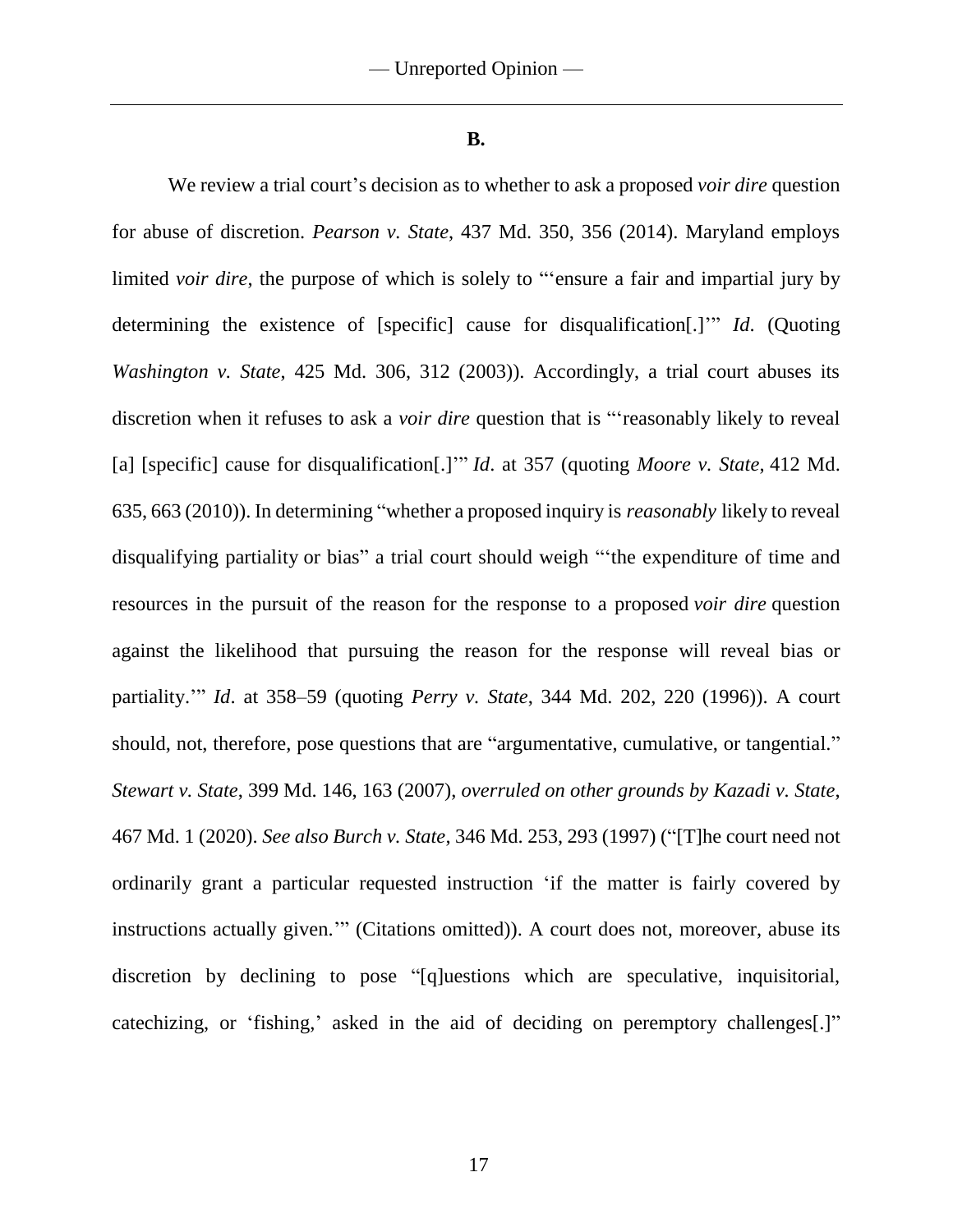*Washington v. State*, 425 Md. 306, 325 (2012) (quoting *Dingle v. State*, 361 Md. 1, 13–14  $(2000)$ ).

Though the court did not pose the specific questions requested by the defense, it did ask the venire questions that were substantially similar thereto, and were, therefore, reasonably likely to reveal the potential biases the defense ostensibly sought to uncover. In place of Question 9, the court asked: "Does any member of the jury panel have strong feelings about participation in a criminal gang?"<sup>3</sup> From the venire's answers to that question, the court could have readily ascertained whether any of its members harbored a bias against Careton because of his alleged gang affiliation. *See State v. Thomas*, 369 Md. 202, 214 (2002) ("A question aimed at uncovering a venire person's bias because of the nature of the crime with which the defendant is charged is directly relevant to, and focuses on, an issue particular to the defendant's case and, so, should be uncovered."). Whether the jury had "*stronger* feelings" relating to "motorcycle gangs," "street gangs," or "prison gangs" did not, moreover, "go … directly to the nature of the crime" with which Careton had been charged (participating in a *criminal* gang). *Curtin v. State*, 393 Md. 593, 611 (2005). A jury with an enthusiasm for motorcycles or an aversion to prison would have been able to render a fair and impartial verdict, regardless of the specific type of criminal gang with which Careton was allegedly affiliated.

 $\overline{a}$ 

<sup>&</sup>lt;sup>3</sup> As noted above. Ouestion 9 read: "Does any prospective member of the jury panel have stronger feelings regarding Outlaw motorcycle gangs? Street gangs? Prison gangs?"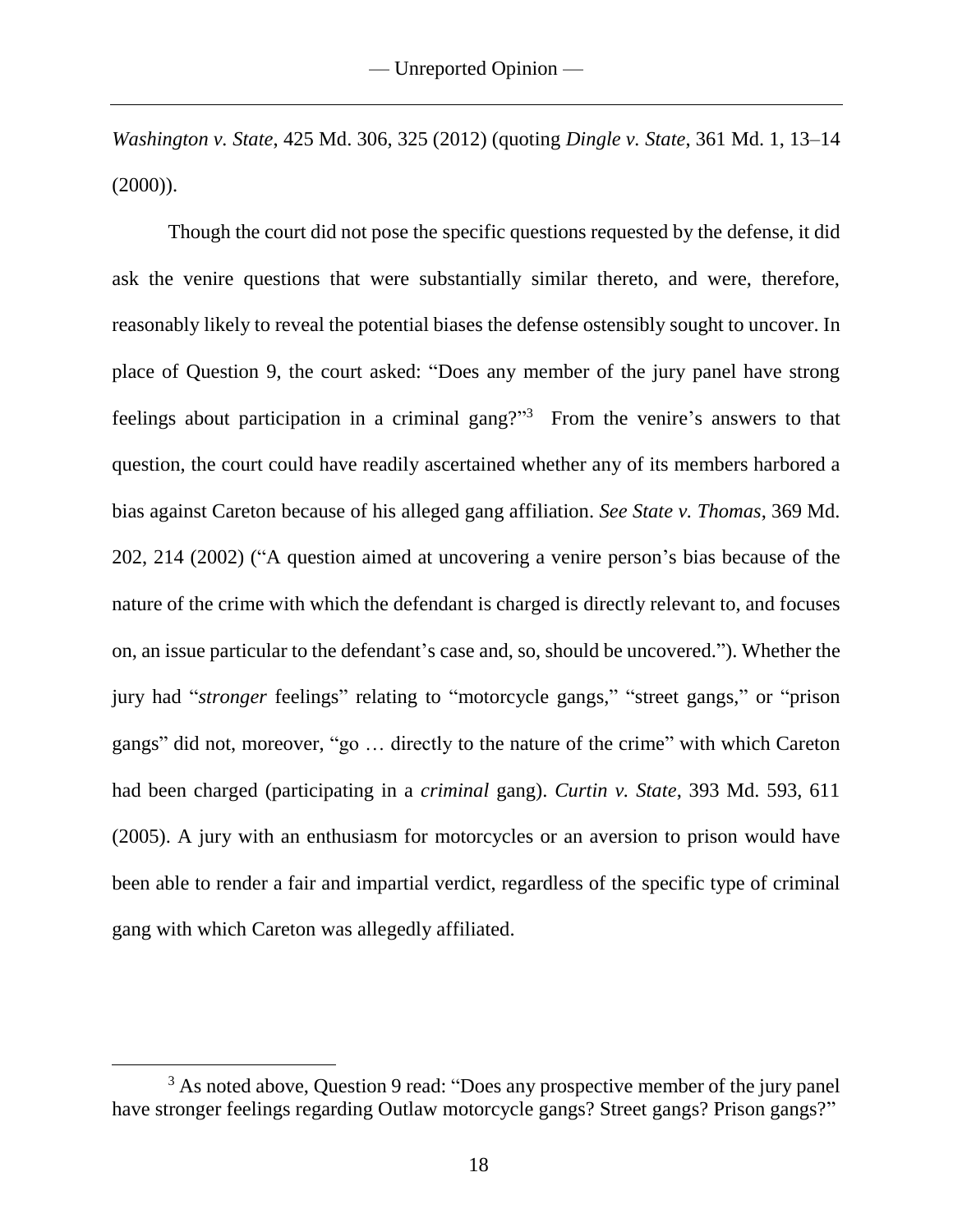As the State correctly observes, the substance of Question 18 was likewise "fairly covered" by questions which were, in fact, more closely tied to the facts of the case. The court asked the jury: (i) whether "any member of the jury panel have strong feelings about attempted first degree murder of Kevon Wilson because of his alleged sexual orientation"; (ii) whether "any member of the jury panel have strong feelings about conspiracy to attempt the first-degree murder of Kevon Wilson"; and (iii) whether "any member of the jury panel have strong feelings about crimes committed against homosexual persons."<sup>4</sup>

Even if these questions had not adequately addressed Careton's concern, any error on the part of the court was harmless. Wilson's supposed sexual orientation was relevant only insofar as it provided a potential motive for Careton's having participated in Wilson's stabbing and thereby established that Careton had committed a hate crime in violation of CR § 10**-**304. Given that Careton was convicted neither of a hate crime nor of a crime of violence, any error on the part of the court in declining to pose Question 18 was clearly harmless beyond a reasonable doubt.

Finally, we agree with the State's argument that the court's *voir dire* questions "fairly covered" the substance of Question  $24.5$  The court explicitly asked whether any members of the prospective panel "would find it difficult to fairly sit in judgment and apply

 $\overline{a}$ 

<sup>&</sup>lt;sup>4</sup> As noted above, Question 18 asked: "Does any prospective member of the jury panel have a strong feeling that a lack of appreciation for homosexuality is the same as hatred of homosexuals?"

<sup>5</sup> As noted above, Question 24 asked: "Does any prospective member of the jury panel hold preconceived perceptions or thoughts regarding prison inmates?"